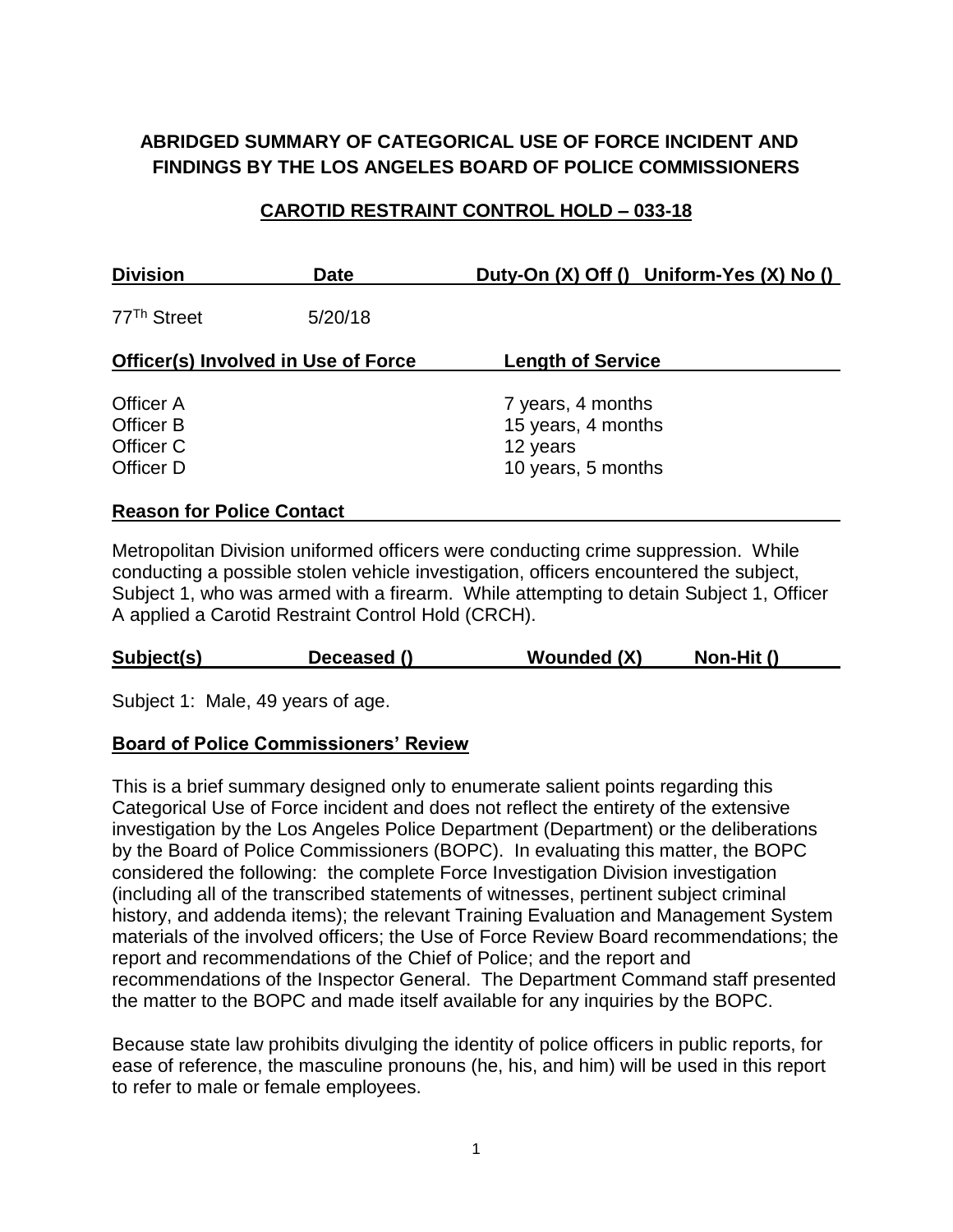The following incident was adjudicated by the BOPC on April 2, 2019.

### **Incident Summary**

On May 20, 2018, according to Witnesses A and B, they drove and parked Witness B's vehicle on the street due to it overheating. They intended to use a hose from the local dog park to put water in the radiator. Witness B stated she purchased the vehicle from her nephew in February 2018.

Approximately 20 minutes after parking, Witness A stood at the open hood of the vehicle, and Witness B sat inside the vehicle, when they were approached by Subject 1, who offered his assistance. According to both Witnesses A and B, Subject 1 obtained the water hose from the dog park and assisted in cooling the vehicle's engine. After assisting, Subject 1 claimed to not feel well, and Witness B allowed him to sit in the backseat of her vehicle.

Metropolitan Division uniformed Police Officers A and B, wearing Body Worn Video (BWV) cameras and driving a dual-purpose police vehicle, were conducting crime suppression in the area.

**Note:** According to Officer A, he and Officer B had been partners for approximately 11/2 years and had prior tactical discussions regarding contact/cover, armed individuals, and would routinely debrief their tactics after arrests.

According to Officer A, he received information from 77<sup>th</sup> Street Area Gang Detectives regarding sales of narcotics and vehicles that were stolen and stripped for parts in the area of this incident.

According to Officer B, officers were conducting crime suppression due to numerous shootings and gang activity.

Officers observed the vehicle parked along the west curb, facing south. As Officers A and B drove past the vehicle, they observed Witness A seated in the driver's seat, Witness B seated in the front passenger seat, and Subject 1 seated in the back seat of the vehicle. Additionally, Officer A observed that the vehicle's front windshield contained a linear crack, the hood was up, and there were scratches and dents on the vehicle, which he stated was consistent with vehicles that are either stolen or stripped for parts. According to Officer B, when he and his partner drove past the vehicle, Witness A "made eye contact" with them.

According to Officer A, when he passed the vehicle, the driver's door was ajar, Witness A had one foot out of the vehicle and Officer A was able to see inside of the vehicle. Additionally, Officer A stated that he observed Witness A holding what he believed to be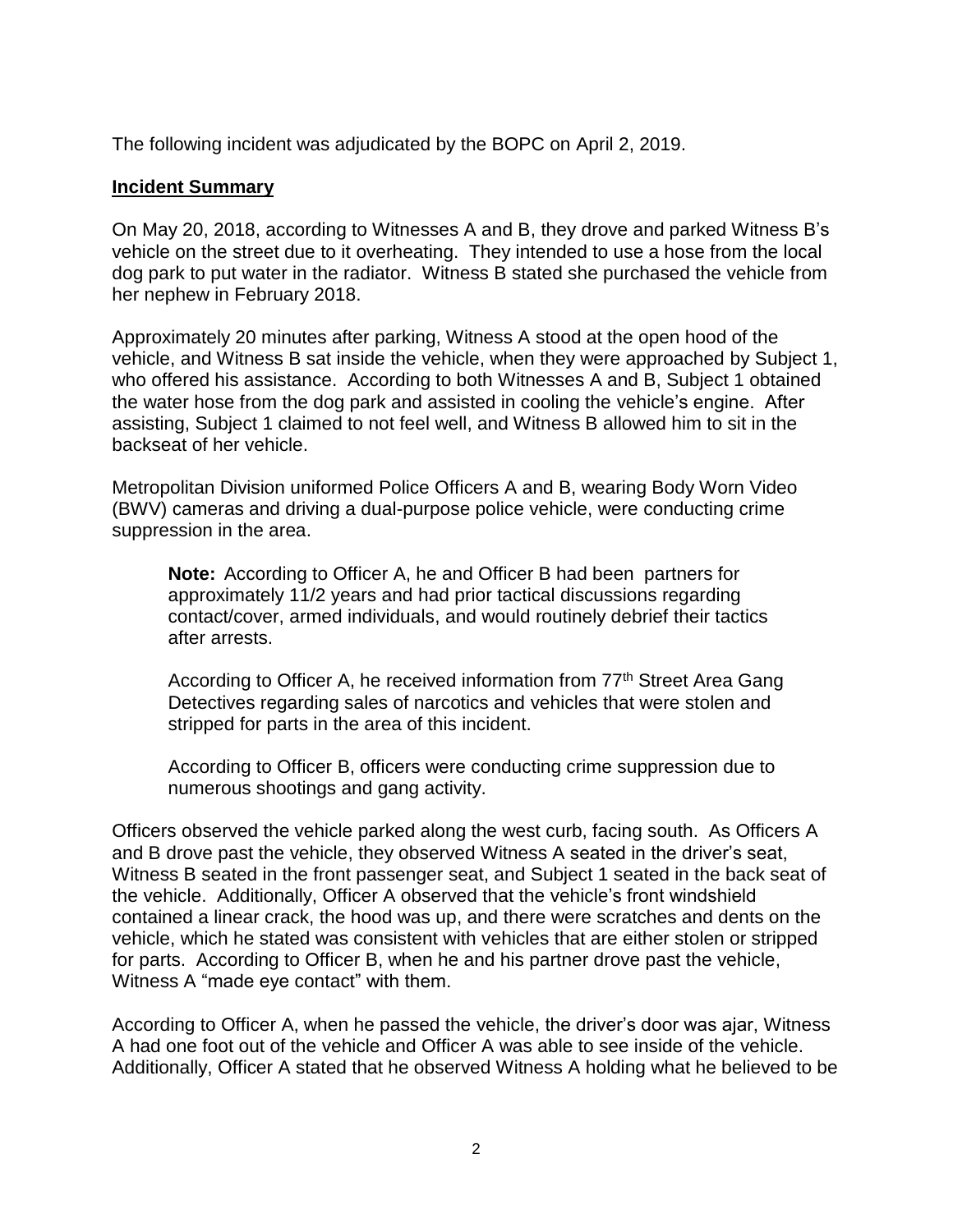an open bottle of an alcoholic beverage. Witness A then reached back with the alcoholic bottle and gave it to Subject 1 in the back seat.

**Note:** The information regarding the bottle of alcohol was not obtained until after the vehicle was released to the registered owner. Attempts to corroborate the presence of a bottle consistent with that containing an alcoholic beverage were made through the review of the crime scene photographs. No such bottle was observed.

Officer A negotiated a three-point turn and, while doing so, Officer B used the Mobile Digital Computer (MDC) to run the vehicle's license plate. Officer B received information that the vehicle was a recovered stolen vehicle and communicated the information to Officer A.

According to Officer A, while conducting his U-turn, he observed Subject 1 look back over his left shoulder, with Subject 1's shoulders moving left and right, which caused Officer A to opine that Subject 1 was attempting to conceal some type of contraband in his pants. According to Officer A, Witness A then exited the vehicle and walked to the hood, in what Officer A believed to be a ruse.

Officer A stopped their police vehicle facing south, slightly behind, and to the left of the vehicle. Officer A exited the police vehicle and contacted Witness A, who was standing at the front of the vehicle. Officer A conducted a pat-down search of Witness A, due to the area being a high narcotics and gang area and Witness A was wearing baggy clothing, which Officer A opined could easily conceal a weapon. Officer A then escorted Witness A to the hood of the police vehicle, where he stood next to the right front fender.

> **Note:** According to Officer B, he believed that he broadcast the officers' Code-Six location; however, there was no broadcast captured on Metropolitan Division radio frequency or either of the officers' BWV cameras.

According to Witness A, he was placed in handcuffs after being searched; however, Officer B' BWV captured Witness A not handcuffed prior to the physical altercation.

Meanwhile, Officer B exited the police vehicle, stood at the driver's door of the vehicle, and contacted Witness B, who was still seated in the front passenger seat, through the open driver's window. Officer B inquired who was the registered owner of the vehicle and was informed by Witness B that she purchased the vehicle from her nephew. As Witness B looked through the vehicle's glove compartment for vehicle paperwork, Officer B inquired if she was either on parole or probation and Witness B stated that she was not. Officer B then inquired with Subject 1, who was still seated in the back seat of the vehicle, whether he was on parole or probation; Subject 1 stated that he was not.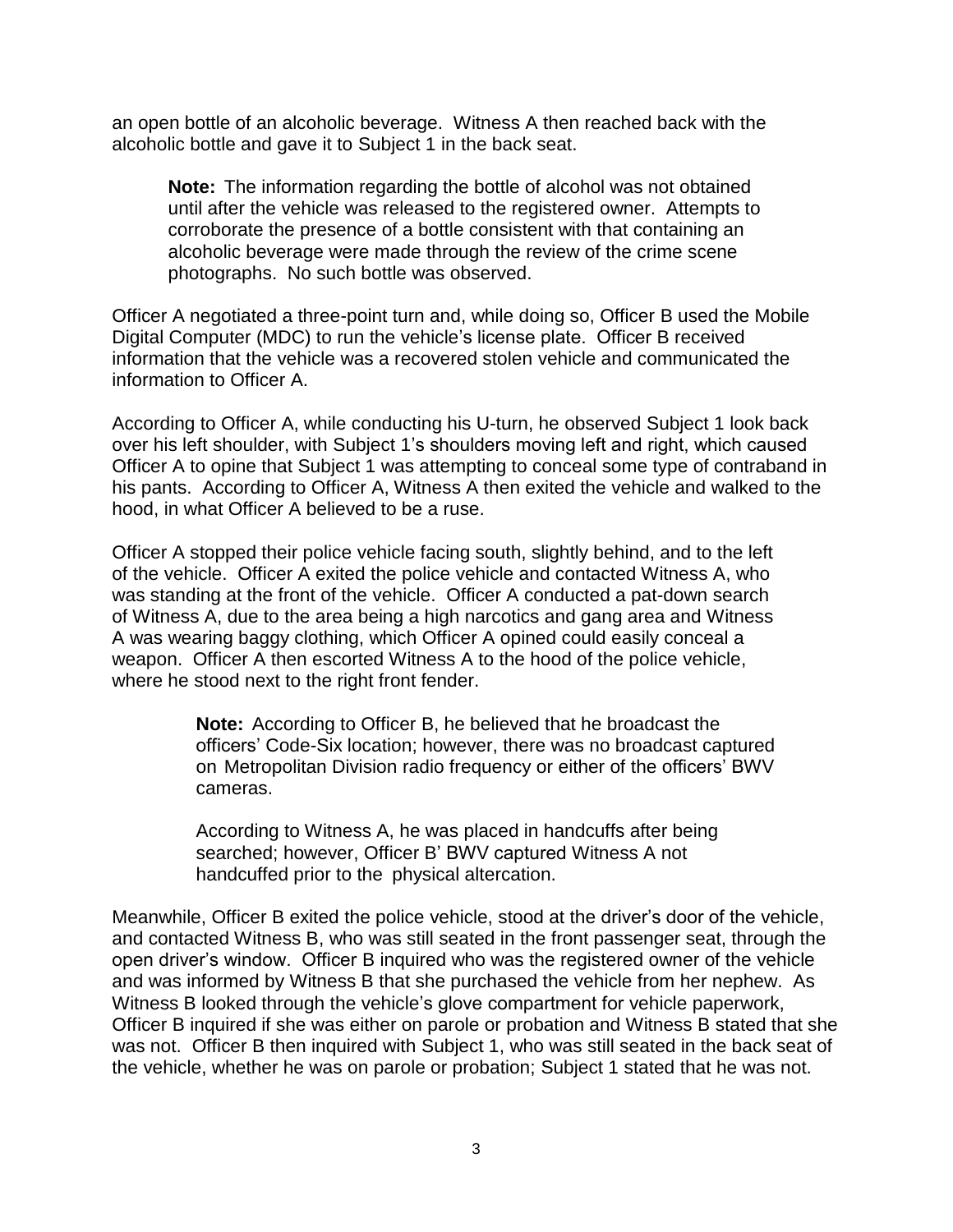Witness B provided Officer B with vehicle paperwork and was directed to exit the vehicle by Officer B.

Officer A now stood near the left rear fender of the vehicle as Officer B moved toward the hood of the police vehicle to obtain additional information from Witnesses A and B. Officer A directed Subject 1 to exit the back seat of the vehicle and Subject 1 complied, sliding from the right side of the rear seat to the left side of the rear seat and exited the left rear passenger door.

Once Subject 1 was outside the vehicle, Officer A advised Subject 1 that he was going to conduct a pat-down search for weapons. Officer A's BWV captured Subject 1 place his hands in his sweater pockets as he asked Officer A why he was going to search him. Officer A informed Subject 1 that he was conducting a stolen vehicle investigation and asked Subject 1 to remove his hands from his pockets, to which Subject 1 complied. Subject 1 continued to verbalize his disapproval with Officer A's request. Officer A's BWV then captured him continuing to verbalize his intention of conducting a pat-down search of Subject 1. Officer A's BWV then captured him place his right hand on Subject 1's left elbow and use his left hand to conduct a pat-down search of Subject 1's front waistband area.

Officer A's BWV captured Subject 1 continue to verbalize his disproval as Officer A lifted the back of Subject 1's sweater, where Officer A observed a needle in Subject 1's rear right pants pocket. According to Officer A, the substance in the needle appeared to be brown in color, and he opined the substance resembled heroin. Officer A removed the syringe and placed it on the trunk of the vehicle. According to Witness A, the syringe was empty and Officer A threw it on the ground. The syringe was recovered from the dashboard of the vehicle by Force Investigation Division (FID) personnel.

Officer B observed the interaction between Officer A and Subject 1 and re-deployed away from Witnesses A and B, toward Subject 1. Officer A's BWV captured Subject 1 continue to voice his disproval of a pat-down search as Officer A moved him toward the right rear passenger door of the police vehicle. According to Officer A, Subject 1 placed his hand back into the right sweater pocket. While standing near the police vehicle, Officer A felt Subject 1 tense up, like he wanted to move his hands close into his body and stomach area.

Officer B's BWV captured Officer A using his left hand to hold onto Subject 1's left wrist area while grabbing Subject 1's right wrist area with his right hand. The video then captured Officer A attempt to place Subject 1's arms behind his back and Subject 1 pull his right arm away from Officer A. Officer A then turned Subject 1 to face toward the police vehicle.

Officer A applied pressure with his upper body, chest, and left shoulder to Subject 1's upper back area, while he maintained a hold on Subject 1's left wrist and held him against the vehicle, using it as a control mechanism.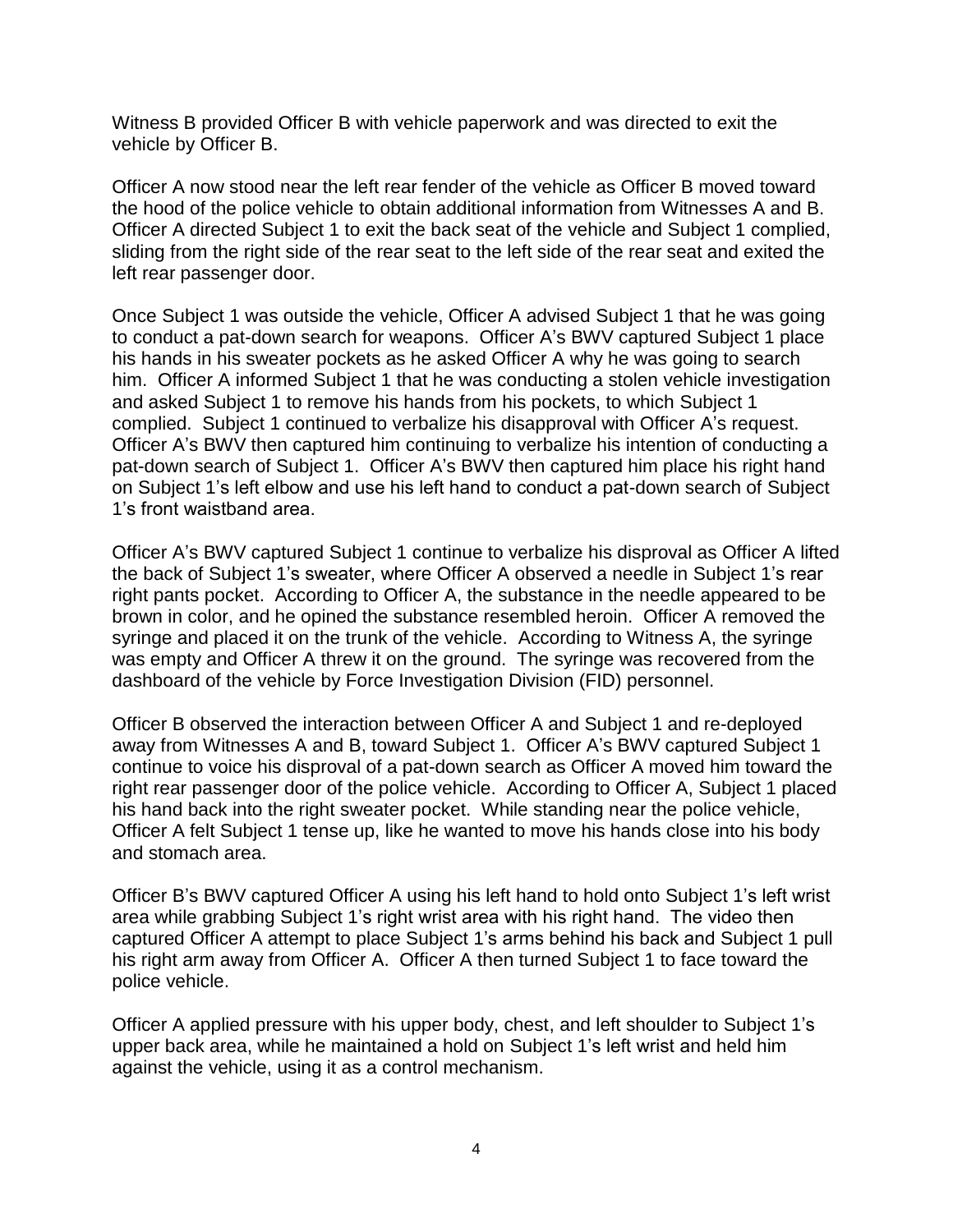According to Officer B, he used his left hand to grab Subject 1's right elbow and placed his right hand around Subject 1's right wrist in an attempt to apply a wrist lock. At some point, Officer B removed his handcuffs to place them on Subject 1; however, he lost control of them because of Subject 1's resistance.

According to Officer A, Subject 1 was physically overpowering him and his partner, so Officer A advised Officer B that he was going to take Subject 1 to the ground. Officer A additionally opined that Subject 1 was attempting to arm himself with a knife or firearm by continually reaching into his sweater pocket. According to Officer A, he felt he needed to do a takedown, or leg sweep, to get Subject 1 off balance and take him into custody.

**Note:** Officers A and B's BWV fell to the ground. Officer B's BWV fell pointing downward, providing no video. Officer A's BWV initially pointed downward; however, it became repositioned upward by an unknown means.

Officer A's BWV captured him stating, "Alright, I'm going to take him to the (inaudible)."

According to Officer A, he used his left arm and grabbed Subject 1's left pant leg, near his knee, as he used his right arm to wrap it around Subject 1's waist. Officer B used his left hand to apply pressure on Subject 1's right bicep/shoulder area toward the ground, while pulling Subject 1 back. According to Officer B, Officer A attempted two leg sweeps that were not successful.

According to Officer A, as Subject 1 fell, he struck the left rear quarter panel of the vehicle and landed on his knees. Subject 1 then used his arms and knees to brace himself. As Officer A remained on Subject 1's back, Officer A stated that he moved his left arm under Subject 1's left arm, grabbing the left wrist and moved his right arm under Subject 1's right arm, grabbing Subject 1's right wrist. According to Officer A, he attempted to collapse Subject 1's arms to place him into a prone position, but he was unsuccessful.

At this time, Officer A indicated that Subject 1 looked back over his right shoulder, in Officer A's direction. Subject 1 then moved his right arm rearward, using his right elbow, and struck Officer A on the bridge of the nose. According to Officer A, he advised Officer B that Subject 1 had struck him. According to Officer B, he did not observe Subject 1 strike Officer A, but he did observe Subject 1, "fling like in a right motion," his arm and Officer A move back.

**Note:** Officer A's BWV did not capture communication with Officer B regarding Subject 1 striking him.

Subject 1 then used his right hand and reached toward his sweater pocket as Officer A grabbed Subject 1's right hand/wrist area in an attempt to control it. According to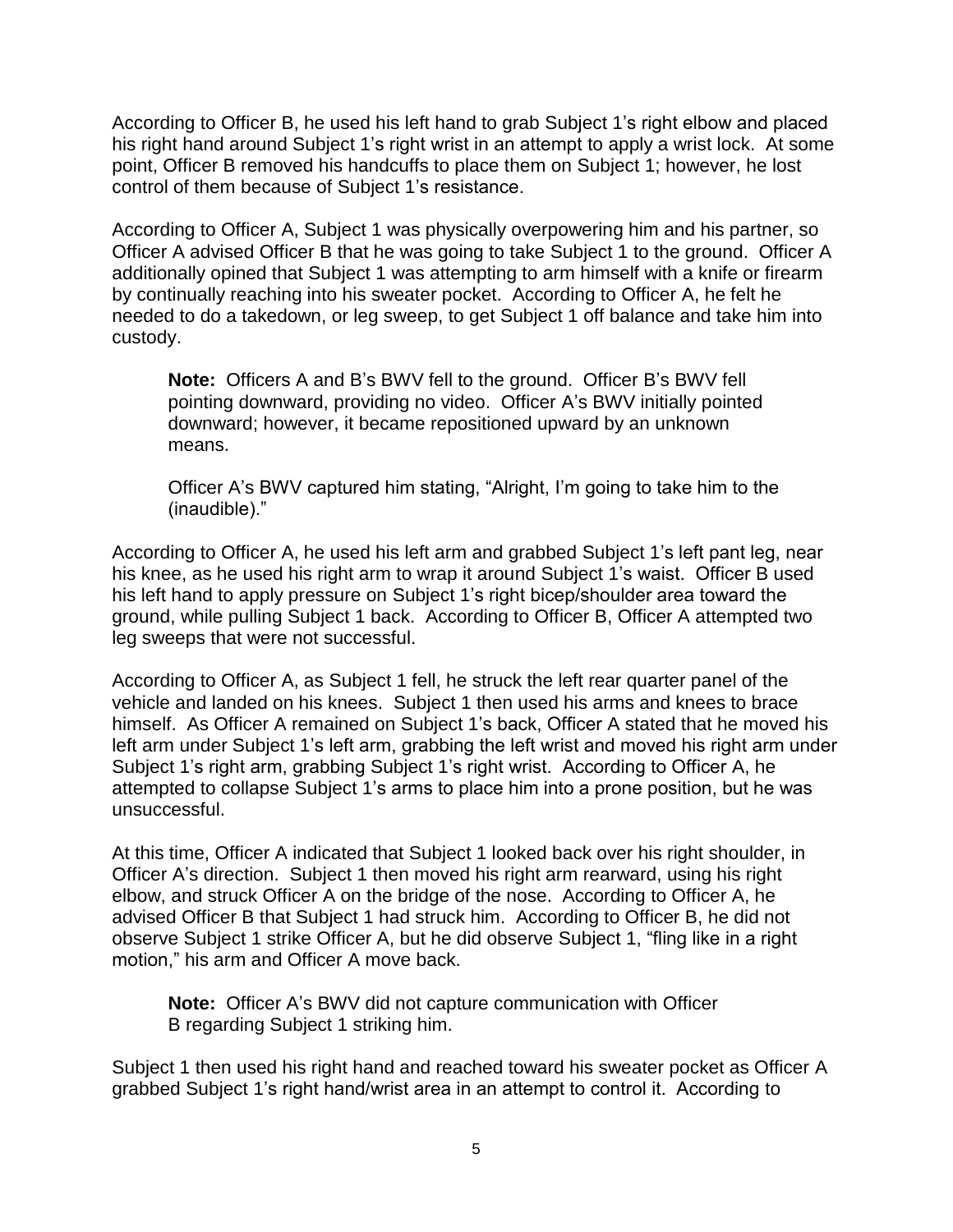Officer A, he temporarily grabbed Subject 1's right wrist and felt a heavy metallic object that he believed was in the pocket that Subject 1 had reached for. Based on Subject 1's actions and Officer A's experience in the recovery of firearms from Subject 1, Officer A opined that Subject 1 was armed with a firearm. According to Officer A, he was unable to communicate about the firearm with Officer B because he was actively fighting with Subject 1, which caused him to be short of breath.

According to Officer A, Subject 1 jerked away from him, in a backward motion, while trying to sit up and face him. Officer A further stated that he was once again losing control of Subject 1's upper body. Officer A opined, "he was going to try and engage me either […] -- with his fists or with whatever he was attempting to -- the weapon that was eventually recovered from -- from in his pocket."

Officer B broadcast a request for back-up. Unable to gain compliance from Subject 1, Officer A directed Officer B to deploy his TASER on Subject 1. Officer A's BWV captured Subject 1 state, "Why, why do you want to taze me?" According to Officer B, Subject 1 was laying on his left side as Officer A attempted to place him onto his stomach and he unholstered his TASER. Officer B yelled, "TASER, partner" to alert Officer A. According to Officer B, he did not provide a warning that he was going to use the TASER because the situation was fluid and he wanted the element of surprise. From a distance of approximately four to five feet, Officer B discharged the Taser cartridge, for a five second duration, striking Subject 1 in his back area.

> **Note:** According to Officer B, he targeted Subject 1's navel area. The location of the TASER cartridge connection was obtained from Officer C's BWV.

According to Officer A, Officer B placed the TASER on Subject 1's middle to upper back area and initiated a drive stun. Although Subject 1 screamed, the TASER was ineffective as Subject 1 continued to actively resist both officers. Officer A directed Officer B to activate the TASER a second time. Officer B used his left hand to remove the TASER cartridge. Officer B placed the TASER probes against Subject 1's right thigh and initiated a drive stun for a five second duration, which was ineffective.

Subject 1, who was no longer on his knees, was now almost seated, and Officer A believed that he was attempting to stand. Officer A, who was standing behind Subject 1, then used his closed right fist and struck Subject 1 five times in the back of his neck/head area. During the strikes, Subject 1 placed his right hand to the back of his neck/head.

**Note:** The number of strikes by Officer A was obtained from his BWV. According to Officer A, he believed that he struck Subject 1 three to four times in the back of the neck/head area.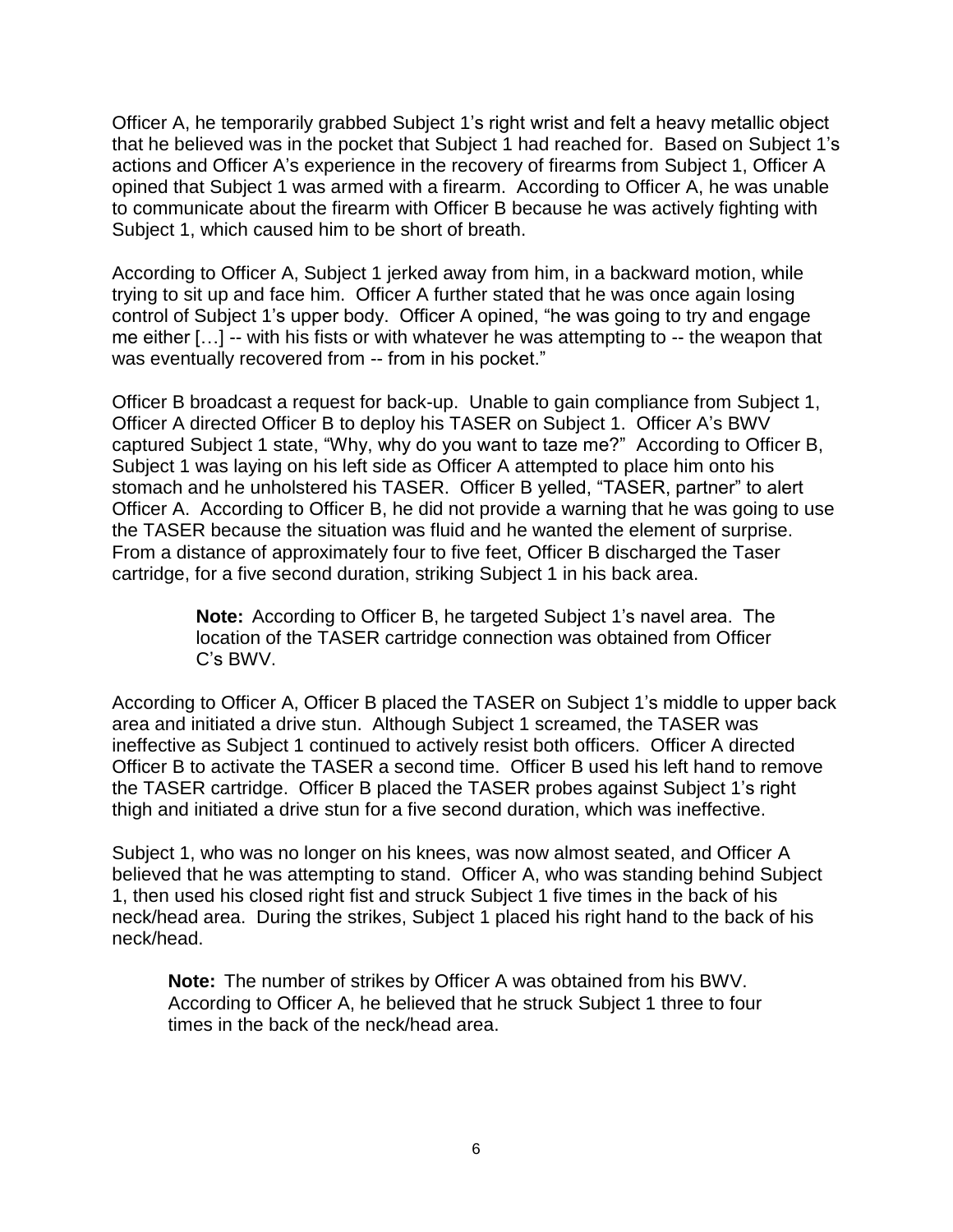According to Officer B, Officer A struck Subject 1 one to two times on his torso or face, while they were standing. According to Witness B, Officer A struck Subject 1 four times in his face.

As Officer A struck Subject 1, Officer B can be seen on Officer A's BWV using his left hand to grab Subject 1's right arm, which was behind his head, while holding the TASER in his right hand. Between the third and fourth strikes by Officer A, Officer B can be seen on Officer A's BWV placing his TASER on the trunk of the vehicle and grabbing Subject 1's right arm with his right hand.

Officer A's BWV then captured him standing behind Subject 1, who was seated, using his right arm to reach over Subject 1's right shoulder and under Subject 1's chin area. Officer A can then be seen on his BWV leaning backward and turning to his right, causing Subject 1 to move out of camera view. Subject 1 was still in a seated position and, according to Officer A, attempted to access his right sweater pocket. Officer B then observed a pistol to his left and communicated with Officer A, "gun, partner." Officer B removed his radio from the holster and broadcast, "Requesting Help!"

In response to Officer B's emergency broadcast, Metropolitan Division uniformed Police Officers C and D responded to the location.

In fear that the situation could escalate to one involving the use of deadly force, Officer B unholstered his service pistol and held it in a two-handed, low-ready position, pointed in the direction of Subject 1.

**Note:** Officer B stated the gun was stainless steel; however, it was blue steel.

According to Officer B, he observed Officer A directly behind Subject 1, with his arm around Subject 1's chest. Officer A directed Officer B to secure Subject 1's pistol. Officer B used his left hand to pick up Subject 1's pistol and holstered his service pistol. Officer B can be seen in Officer A's BWV securing Subject 1's pistol in his right rear pants pocket.

**Note:** According to Officer B, once the incident was over (Code-Four), he downloaded Subject 1's pistol and secured it in his police vehicle.

According to Officer A, he heard Officer B broadcast the help call and believed that the pistol was unsecure or that Officer B observed an additional weapon on Subject 1. Additionally, Officer A stated that he did not hear Officer B indicate that he had possession of Subject 1's pistol and believed that he had immediate access to it.

According to Officer A, he placed his right bicep against the right side of Subject 1's neck and his right forearm against the left side of Subject 1's neck. Officer A then grabbed his right hand with his left hand and applied pressure along both sides of Subject 1's neck, in what Officer A described as a modified carotid hold. While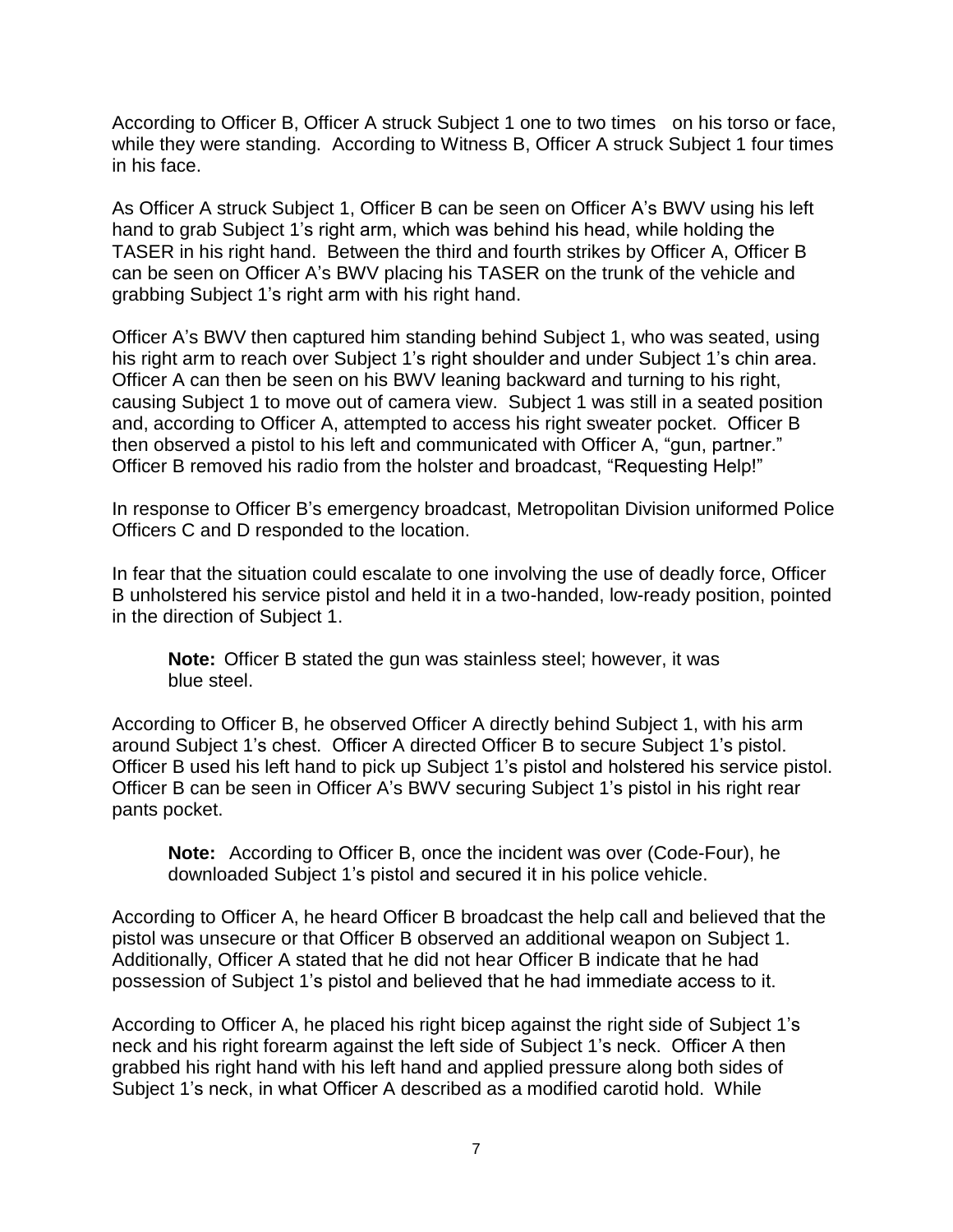performing the modified carotid hold, Officer A stated that he attempted to roll Subject 1 onto his stomach.

According to Officer A, Subject 1 stated that he could not breathe, and Officer A opined that since Subject 1 was speaking, he was still able to breathe. According to Officer A, he maintained the modified carotid hold for approximately five to ten seconds. Officer A stated that he felt Subject 1 was no longer attempting to pull his arms away from his neck and felt Subject 1's body go limp, so he released the hold. According to Officer B, he did not see Subject 1 lose consciousness.

According to Officer A, Subject 1 was on his stomach, with both arms out to his sides. Officer A was on top of Subject 1, using bodyweight to maintain control, as he used his left hand to grab Subject 1's left wrist and his right hand to grab Subject 1's right wrist. According to Officer A, Subject 1 tensed up and placed the palms of his hands on the ground. Subject 1 started to push himself up and, once again, began to resist officers.

According to Officer B, Subject 1's left elbow was bent, and his left hand was in toward his chest. Officer B reached for his handcuffs, but they were lost during the altercation with Subject 1. Officer B then reached for Officer A's handcuffs, but they were also not in his handcuff case.

Once Subject 1 pushed himself off the ground, Officer A placed his right arm around Subject 1's chest and "bear-hugged," him until additional officers arrived.

Officers C and D arrived and observed Officers A and B using bodyweight on top of Subject 1, who was on his stomach. Officer C's BWV captured Officer A on Subject 1's back, with Officer B to his left. Subject 1's left arm, with a black handcuff attached to the wrist, was above his head and being held by Officer B. Officer C grabbed Subject 1's left arm and began to move it behind Subject 1's back.

Once officers handcuffed Subject 1, a Code-Four broadcast was issued, and a request for a Rescue Ambulance was made. Los Angeles City Fire Department personnel transported Subject 1 to a nearby hospital. Subject 1 was treated and released for booking.

#### **Los Angeles Board of Police Commissioners' Findings**

The BOPC reviews each Categorical Use of Force incident based upon the totality of the circumstances, namely all of the facts, evidence, statements and all other pertinent material relating to the particular incident. In every case, the BOPC makes specific findings in three areas: Tactics of the involved officer(s); Drawing/Exhibiting of a firearm by any involved officer(s); and the Use of Force by any involved officer(s). Based on the BOPC's review of the instant case, the BOPC made the following findings: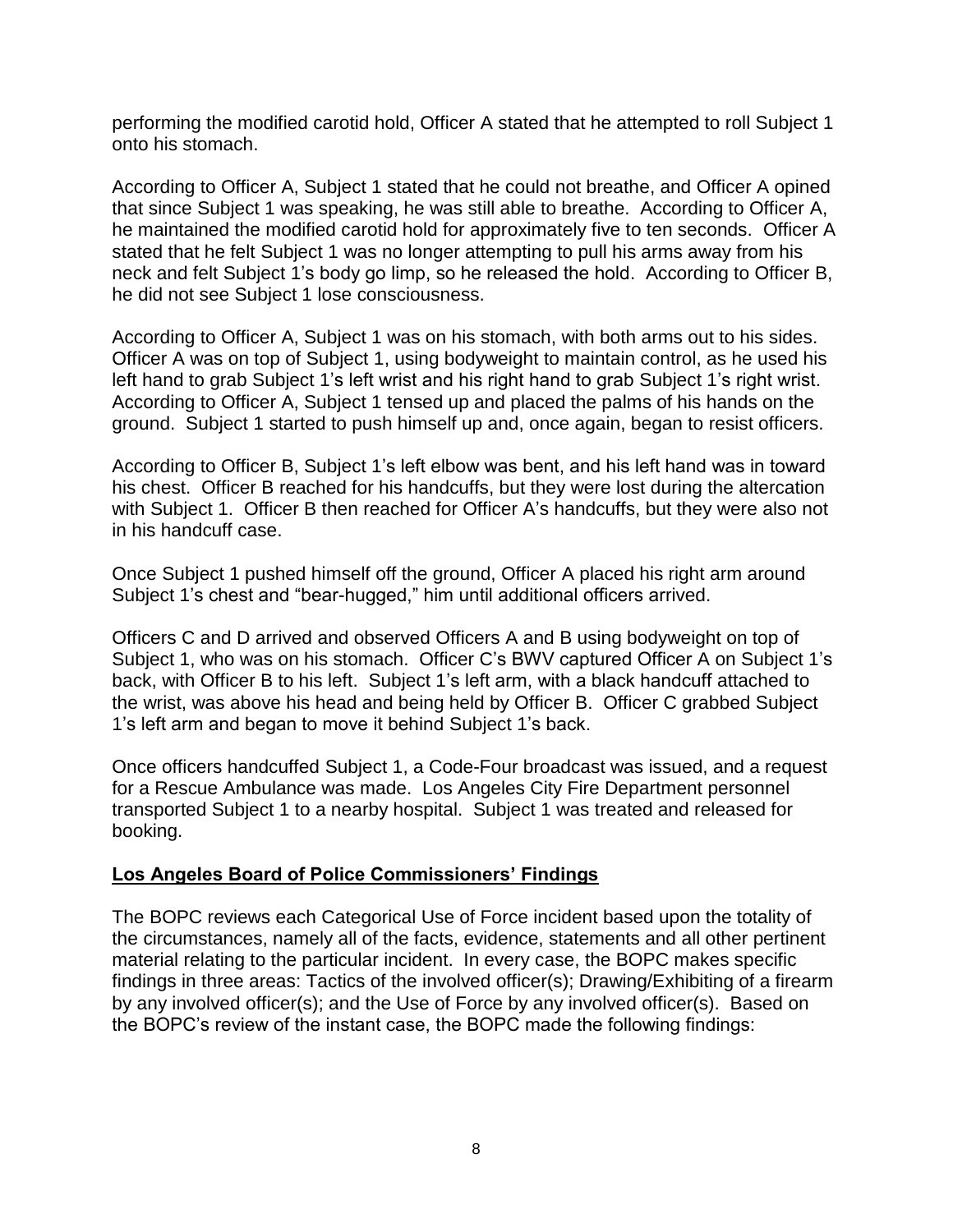## **A. Tactics**

The BOPC found Sergeant A, along with Officers A and B's tactics to warrant a finding of Administrative Disapproval. The BOPC found Officers C and D's tactics to warrant a finding of Tactical Debrief.

## **B. Drawing/Exhibiting**

The BOPC found Officer B's drawing and exhibiting of a firearm to be in policy.

## **C. Non-Lethal Use of Force**

The BOPC found Officers A, B, C and D's non-lethal use of force to be in policy.

## **D. Less-Lethal Use of Force**

The BOPC found Officer B's use of less-lethal force to be in policy.

## **E. Lethal Use of Force**

The BOPC found Officer A's lethal use of force to be out of policy.

#### **Basis for Findings**

In making its decision in this matter, the Commission is mindful that every "use of force by members of law enforcement is a matter of critical concern both to the public and the law enforcement community. It is recognized that some individuals will not comply with the law or submit to control unless compelled to do so by the use of force; therefore, law enforcement officers are sometimes called upon to use force in the performance of their duties. It is also recognized that members of law enforcement derive their authority from the public and therefore must be ever mindful that they are not only the guardians, but also the servants of the public. The Department's guiding value when using force shall be reverence for human life. Officers shall attempt to control an incident by using time, distance, communications, and available resources in an effort to de-escalate the situation, whenever it is safe and reasonable to do so. When warranted, Department personnel may objectively use reasonable force to carry out their duties. Officers who use unreasonable force degrade the confidence of the community we serve, expose the Department and fellow officers to legal and physical hazards, and violate the rights of individuals upon whom unreasonable force is used. Conversely, officers who fail to use force when warranted may endanger themselves, the community and fellow officers." (Use of Force Policy, Los Angeles Police Department Manual.)

The Commission is cognizant of the legal framework that exists in evaluating use of force cases, including the United States Supreme Court decision in Graham v. Connor, 490 U.S. 386 (1989), that: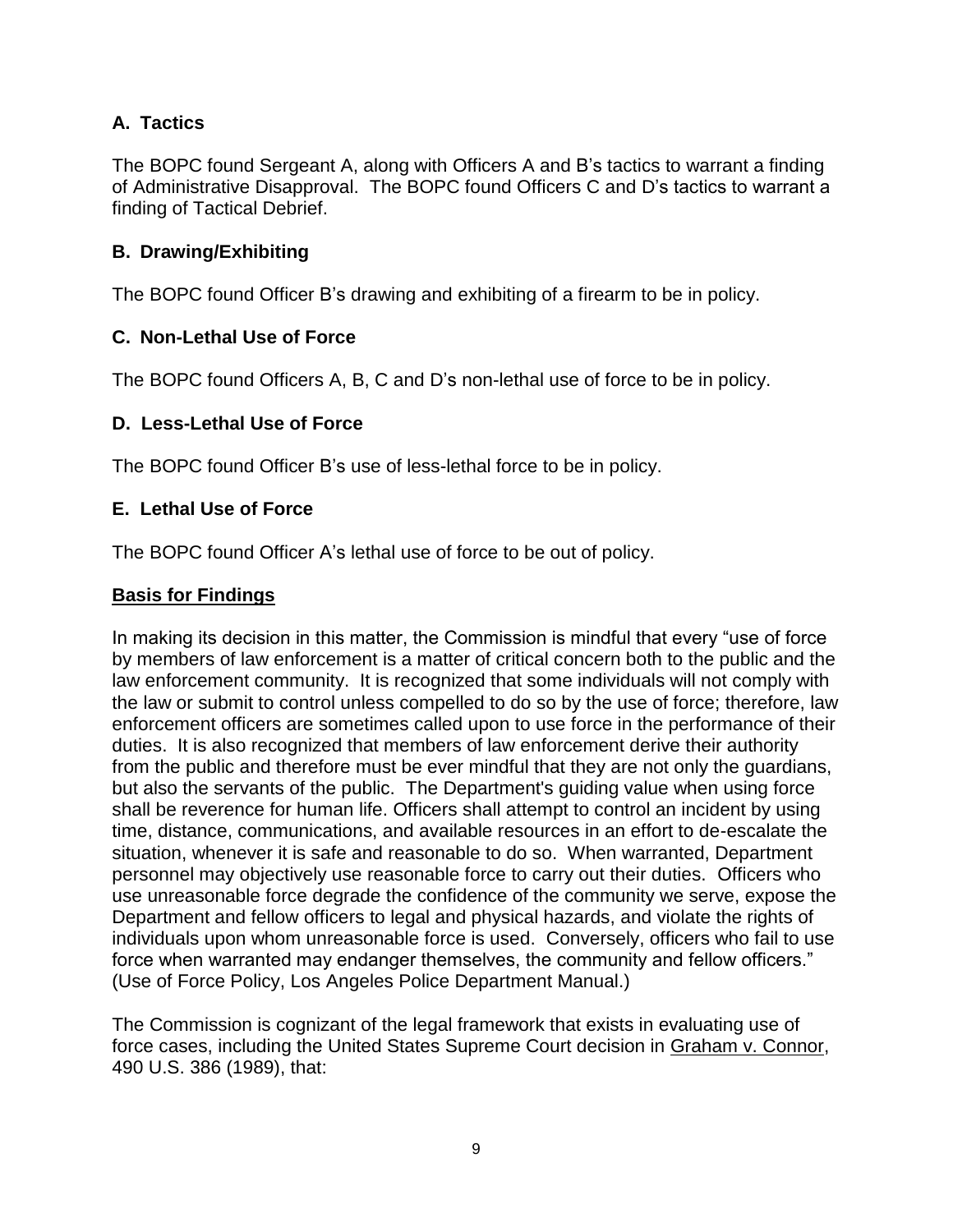"The reasonableness of a particular use of force must be judged from the perspective of a reasonable officer on the scene, rather than with the 20/20 vision of hindsight. The calculus of reasonableness must embody allowance for the fact that police officers are often forced to make split-second judgments – in circumstances that are tense, uncertain and rapidly evolving – about the amount of force that is necessary in a particular situation."

The Commission is further mindful that it must evaluate the actions in this case in accordance with existing Department policies. Relevant to our review are Department policies that relate to the use of force:

Law enforcement officers are authorized to use deadly force to:

- Protect themselves or others from what is reasonably believed to be an imminent threat of death or serious bodily injury; or
- Prevent a crime where the subject's actions place person(s) in imminent jeopardy of death or serious bodily injury; or
- Prevent the escape of a violent fleeing felon when there is probable cause to believe the escape will pose a significant threat of death or serious bodily injury to the officer or others if apprehension is delayed. In this circumstance, officers shall to the extent practical, avoid using deadly force that might subject innocent bystanders or hostages to possible death or injury.

The reasonableness of an Officer's use of deadly force includes consideration of the officer's tactical conduct and decisions leading up to the use of deadly force. (Use of Force Policy, Los Angeles Police Department Manual.)

An officer's decision to draw or exhibit a firearm should be based on the tactical situation and the officer's reasonable belief that there is a substantial risk that the situation may escalate to the point where deadly force may be justified. (Los Angeles Police Department Manual.)

Tactical de-escalation involves the use of techniques to reduce the intensity of an encounter with a suspect and enable an officer to have additional options to gain voluntary compliance or mitigate the need to use a higher level of force while maintaining control of the situation. Tactical de-escalation does not require that an officer compromise his or her safety or increase the risk of physical harm to the public. De-escalation techniques should only be used when it is safe and prudent to do so. (Tactical De-Escalation Techniques, October 2016.)

# **A. Tactics**

- During the review of the incident, the following Debriefing Topics were noted:
	- **1. Body Armor** (Substantial Deviation Officer A)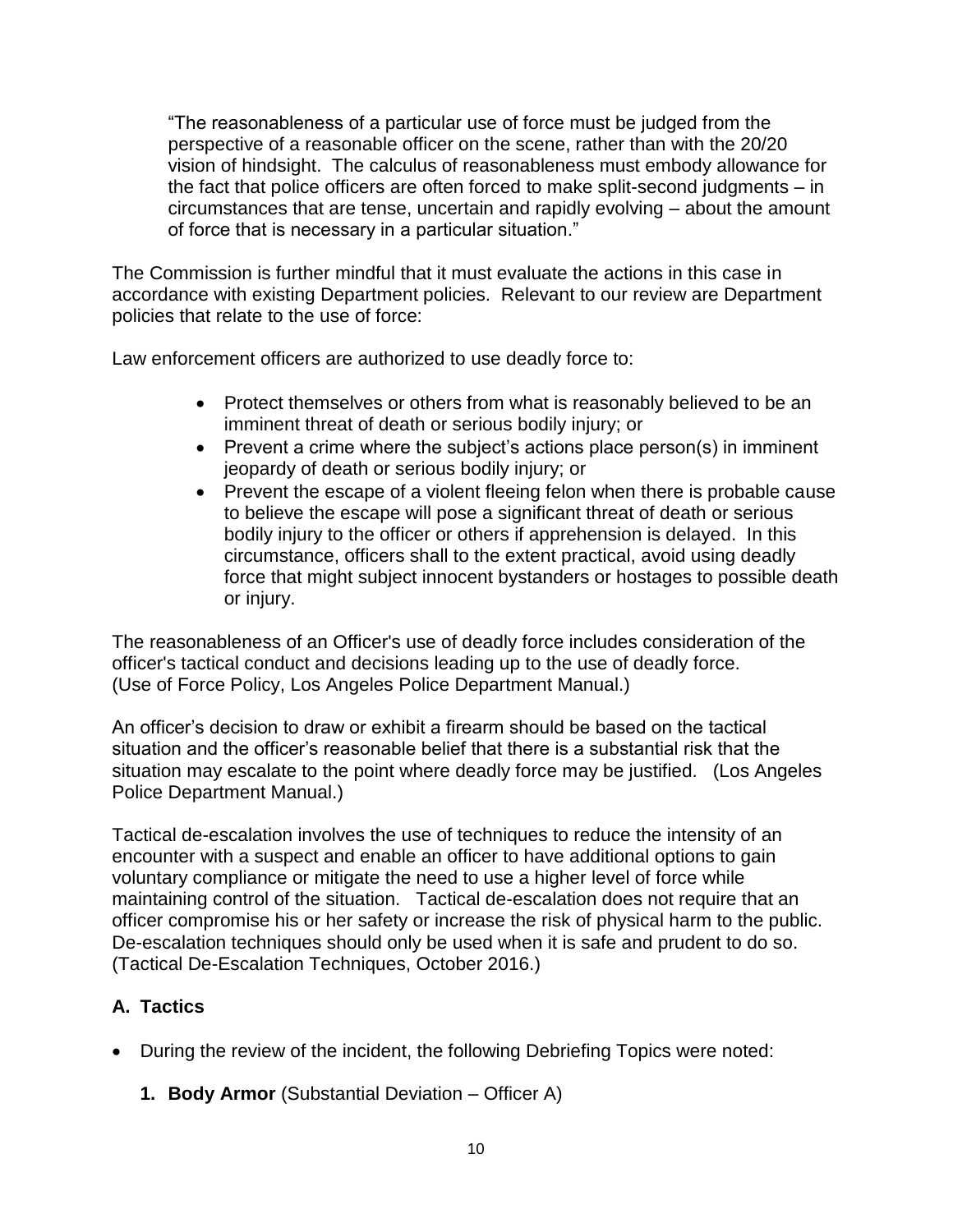Officer A did not don his Department approved body armor as required when conducting field related duties.

The BOPC determined that Officer A's decision not to don his body armor was a substantial deviation, without justification, from Department policy and approved tactical training.

#### **2. Tactical Communication/ Tactical Planning** (Substantial Deviation – Officers A and B)

On multiple occasions throughout the incident, Officers A and B did not effectively communicate their plan or actions with one another.

Operational success is based on the ability of officers to effectively communicate during critical incidents. Officers, when faced with a tactical incident, improve their overall safety by their ability to recognize an unsafe situation and work collectively to ensure a successful resolution.

In this case, after deciding to conduct an investigative stop on the vehicle, Officers A and B did not communicate with one another a plan to approach and detain Subject 1 in addition to Witnesses A and B. Also, Officer A did not effectively communicate to Officer B his belief that Subject 1's furtive movements, while inside the vehicle was an attempt to conceal weapons or contraband*.*

Additionally, upon approaching the vehicle, Officer A did not communicate with Officer B his intention to escort Witness A to the front of their police vehicle, nor did he advise Officer B that Witness A was left unsecured behind him.

During the struggle to take Subject 1 into custody, Officer A did not communicate with Officer B his belief that Subject 1 was armed with a firearm after he had felt a metallic heavy object in Subject 1's sweater pocket.

Based on the totality of the circumstances, the BOPC determined that Officers A and B's actions were a substantial deviation, without justification, from approved Department tactical training.

#### **3. High-Risk Vehicle Stop** (Substantial Deviation – Officers A and B)

When officers encounter a Subject, whom they believe is armed with a weapon, they are trained to conduct a high-risk search technique to safely take the Subject into custody. This tactic provides the officers a tactical advantage and allows them to plan, communicate, redeploy, utilize cover, give commands, and approach the Subject from a position of advantage.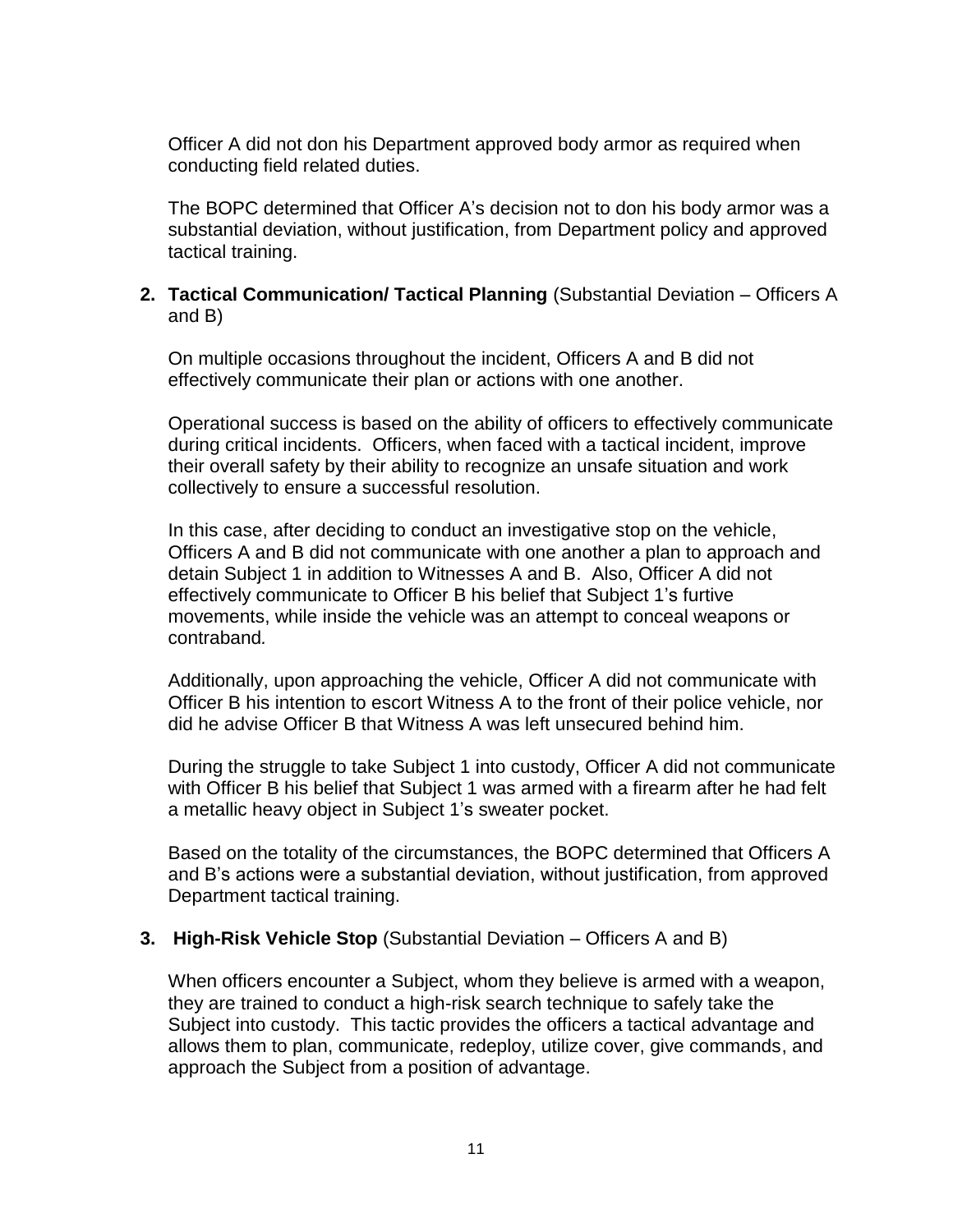In this case, Officers A and B formed the opinion that the vehicle Subject 1 was sitting in was possibly stolen and knew that there were three individuals associated with the vehicle. Additionally, despite his belief that Subject 1's furtive movements were consistent with those of someone attempting to conceal a weapon, Officer A did not communicate this belief to Officer B, and both officers ended up approaching the vehicle.

Based on the totality of the circumstances, the BOPC determined that Officers A and B's actions were a substantial deviation, without justification, from approved Department tactical training.

#### **4. Tactical Vehicle Deployment** (Substantial Deviation – Officer A)

When conducting a stop, it is critical to properly position a police vehicle in order to provide officers a tactical advantage should the incident escalate.

In this case, Officer A placed himself and his partner at a significant tactical disadvantage by positioning his police vehicle next to a possible stolen vehicle and in close proximity to a potentially armed Subject.

Based on the totality of the circumstances, the BOPC determined that Officer A's vehicle deployment was a substantial deviation, without justification, from approved Department tactical training.

**5. Code Six** (Substantial Deviation – Officers A and B)

Officer A and B did not advise Communications Division (CD) of their Code Six location.

The purpose of broadcasting a Code Six location is to advise CD and officers in the area of their location and the nature of the field investigation, should the incident escalate and necessitate the response of additional personnel. Vehicle and pedestrian stops can be dangerous, as the identity and actions of a person stopped is often unknown, and as in this case, their actions can be unpredictable.

In this case, Officers A and B conducted an investigative stop on three occupants inside a parked vehicle. The officers believed the vehicle was possibly stolen and that one of the occupants, based on his furtive movements, was concealing a weapon. The officers approached, searched, and obtained information from two of the occupants before becoming involved in a use of force with Subject 1.

In this situation, the officers were not initially faced with a rapidly unfolding tactical situation and therefore had sufficient time to broadcast their Code Six location.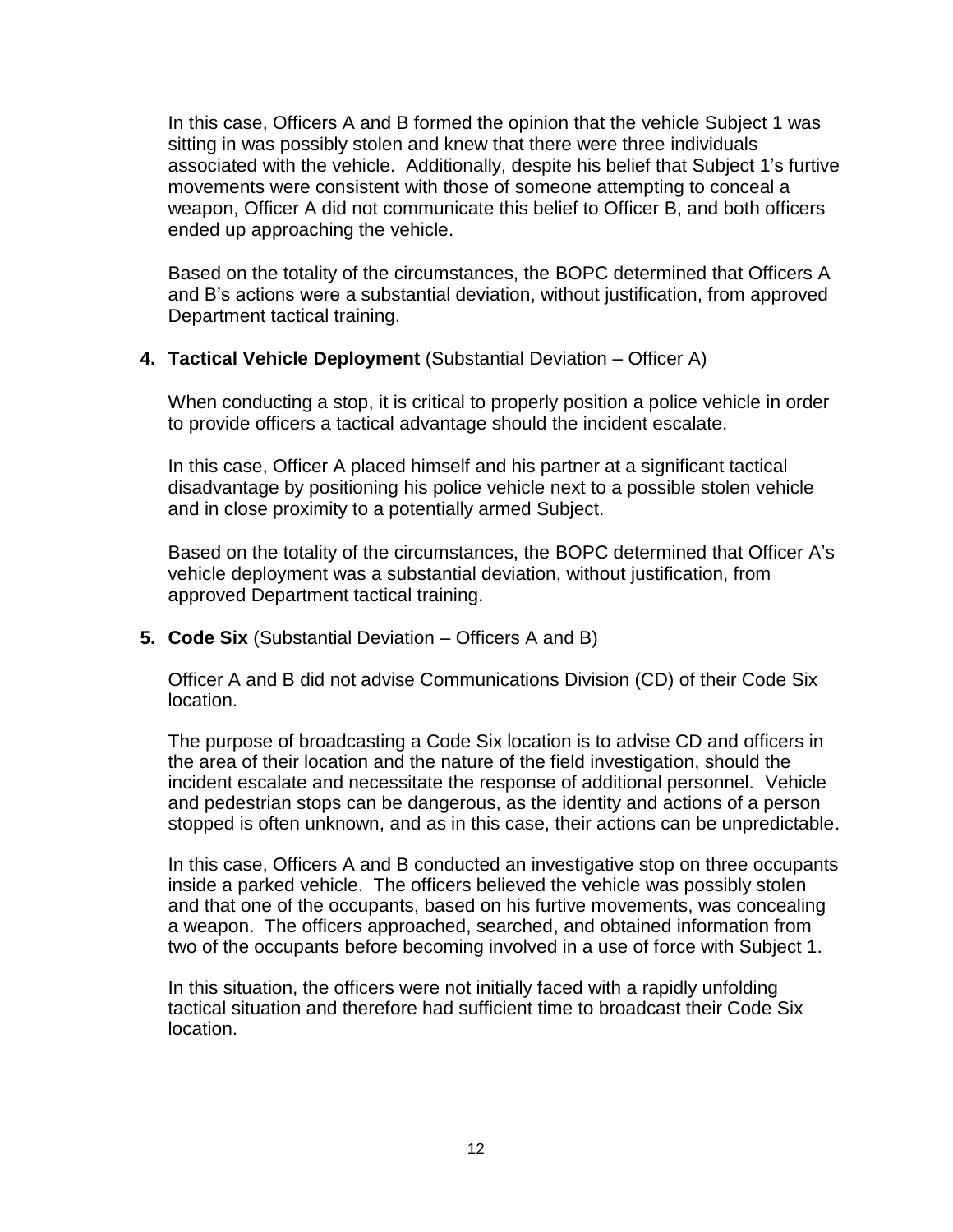Based on the totality of the circumstances, the BOPC determined that Officers A and B's decision not to advise CD of their Code Six location was a substantial deviation, without justification, from approved Department tactical training.

#### **6. Contact and Cover** (Substantial Deviation – Officers A and B)

Upon initiating an investigative stop, the officers each acted independently without the benefit of a cover officer. Simultaneously, Officer A approached Witness A and conducted a pat down search while Officer B approached Subject 1 and 3, who were seated inside the vehicle and engaged them in a conversation to obtain information.

Operational success is based on the ability of officers to effectively establish designated roles and communicate during critical incidents. Officers improve overall safety by their ability to recognize an unsafe situation and work collectively to ensure a successful resolution.

In this case, although the subjects were initially compliant, Officers A and B placed themselves at a tactical disadvantage and took an unnecessary risk by contacting and physically restraining the subjects without requesting or waiting for additional resources.

Based on the totality of the circumstances, the BOPC determined that Officers A and B's decision to act independently of each other and without the benefit of a cover officer was a substantial deviation, without justification, from approved Department tactical training.

• The BOPC also considered the following:

#### **1. Punches to Bony Areas**

The investigation revealed that Officer A punched Subject 1 in the neck/back area with a closed fist five times. Officer A was reminded that punches to the bony areas of the body can cause injury, which would reduce the officer's effectiveness and limit the officer's ability to defend themselves.

## **2. Maintaining Control of Equipment (TASER/Handcuffs)**

The investigation revealed that on multiple occasions, Officer B lost or gave up control of some of his equipment while attempting to control Subject 1. Officer B was reminded of the importance of securing his equipment to prevent the Subject from gaining access to it.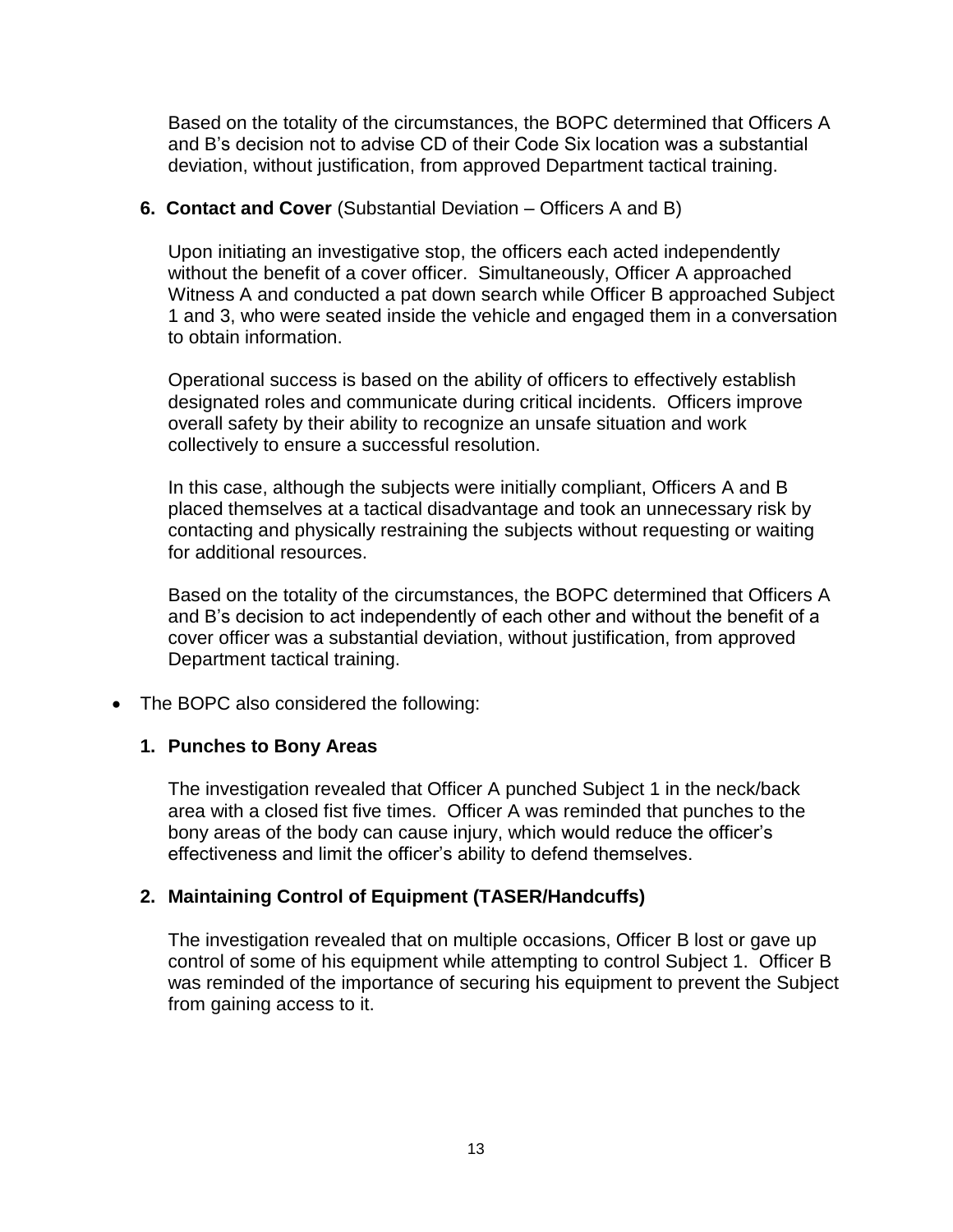### **3. Proper Use of TASER in Drive-Stun Mode**

The investigation revealed that Officer B removed the TASER cartridge prior to activating his TASER in drive-stun mode. Officer B was reminded that to maximize Neural Muscular Incapacitation (NMI) and effectiveness, the cartridge should remain attached to the TASER when the TASER is applied in drive-stun mode to an area of the body away from the probe impact site.

### **Command and Control**

• Sergeant A responded to the location and assumed the role of Incident Commander.

Upon arrival, Sergeant A spoke with Officer A, who informed Sergeant A that he had applied a CRCH on Subject 1. Sergeant A did not immediately follow post-Categorical Use of Force protocols resulting in Officers A and B not being separated and monitored by a supervisor. Shortly after advising Sergeant A that a CRCH was used on Subject 1, Officers A and B were seen on BWV speaking to one another without the presence of a supervisor.

Sergeant A did subsequently assign supervisors to the involved officers and ensured that they were separated and monitored.

The BOPC determined that Sergeant A's lack of supervisory oversight during this incident was a substantial deviation and did not demonstrate the appropriate level of command and control, or supervision necessary or expected from an IC.

As a result, the BOPC determined that Sergeant A's lack of supervisory oversight in this incident, substantially and unjustifiably, deviated from approved Department supervisory training, and thus warranted a finding of Administrative Disapproval.

• In conducting an objective assessment of this case, the BOPC determined that Sergeant A's actions were a substantial deviation, without justification, from Department policy and training, thus requiring a finding of Administrative Disapproval.

The BOPC also determined that Officers A and B's actions were a substantial deviation, without justification, from Department policy and tactical training, thus requiring a finding of Administrative Disapproval.

Additionally, the BOPC found that Officers C and D's tactics did not substantially deviate from approved Department tactical training. The BOPC, therefore, found the tactics of Officers C and D to warrant a Tactical Debrief.

Each tactical incident also merits a comprehensive debriefing. In this case, there were identified areas where improvement could be made and a Tactical Debrief is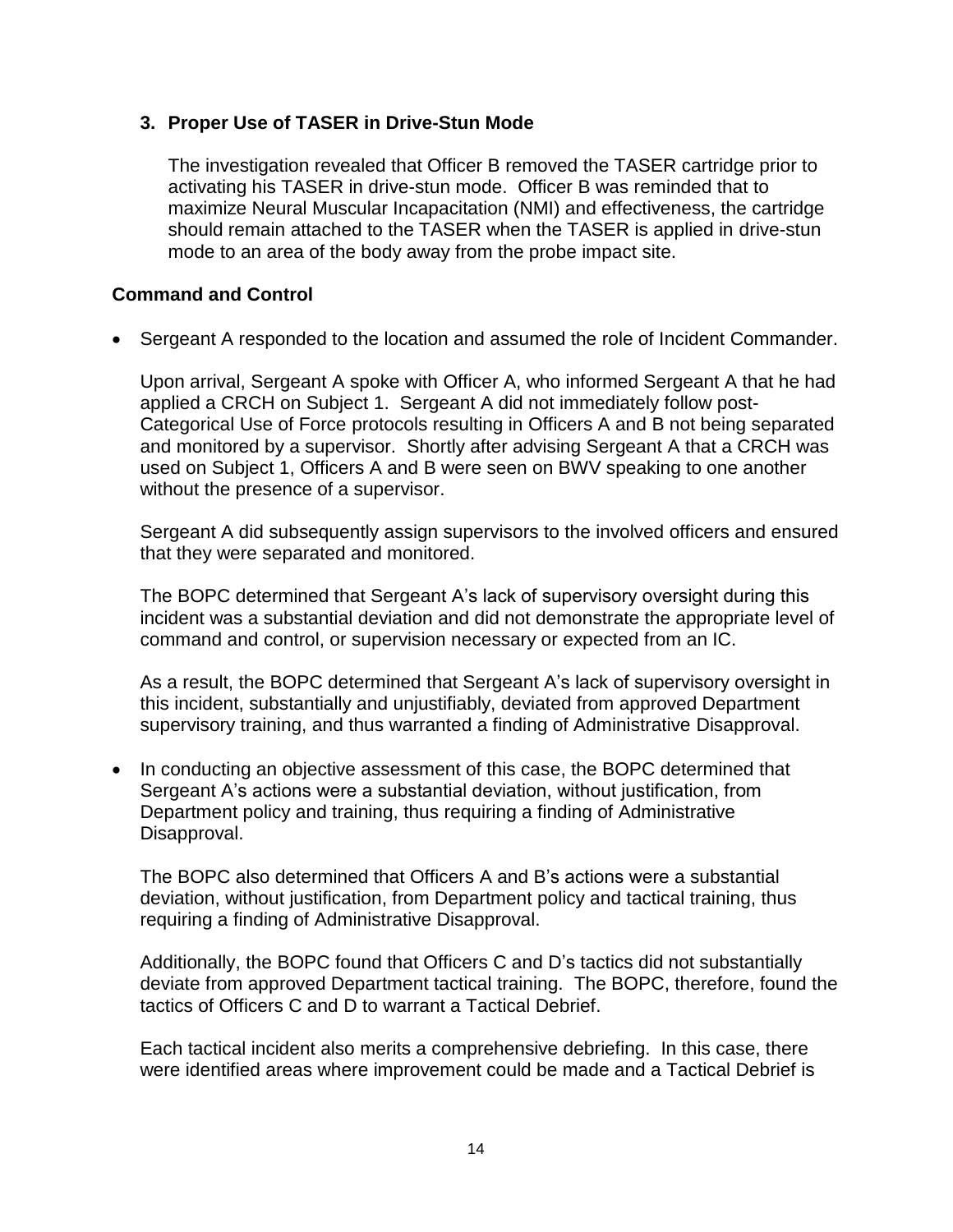the appropriate forum for the involved personnel to discuss individual actions that took place during this incident.

Therefore, the BOPC found that Sergeants A, along with Officers A, B, C, and D should attend a Tactical Debrief and that the specific identified topics are discussed.

### **B. Drawing/Exhibiting**

• According to Officer B, Subject 1 was in a seated position when he noticed a gun on the ground, approximately a foot or less from Subject 1 and Officer A. Officer B then alerted Officer A by yelling, "Gun." Fearing that the situation could escalate to one involving the use of deadly force, Officer B drew his service pistol.

Based on the totality of the circumstances, the BOPC determined that an officer with similar training and experience as Officer B, while faced with similar circumstances, would reasonably believe that there was a substantial risk the situation may escalate to the point where deadly force may be justified.

Therefore, the BOPC found Officer B's drawing and exhibiting of a firearm to be in policy.

## **C. Non-Lethal Use of Force**

• **Officer A –** Firm Grip, Physical Force, Take Down, Bodyweight and Punches.

According to Officer A, he obtained a grip on Subject 1's left wrist area and felt Subject 1 tense up. Subject 1 brought his hands close to his body in the area of his stomach and front right sweater pocket. In an attempt to take Subject 1 into custody, Officer A pushed him up against the police vehicle and used it as a controlling device.

According to Officer A, he was unable to effectively control Subject 1 and told him to, "relax," to gain his compliance. Officer A believed he was losing control of Subject 1 and that Subject 1 was attempting to arm himself with either a knife or a firearm. Believing it was necessary to get Subject 1 off balance to take him into custody, Officer A advised Officer B that he was going to take Subject 1 to the ground. Officer A then grabbed Subject 1's left leg with his left hand, Subject 1's right waist area with his right hand, and pulled Subject 1 back.

According to Officer A, he positioned himself on Subject 1's back, reached around the right side of Subject 1's body with his right hand and attempted to control Subject 1's right hand. Officer A then attempted to collapse Subject 1's arms, but Subject 1 looked over his right shoulder, brought his right elbow back and struck Officer A on the bridge of his nose. Subject 1 then immediately brought his hand back towards his right sweater pocket. Officer A advised Officer B that Subject 1 had hit him. Officer A then grabbed Subject 1's right wrist temporarily and felt a metallic heavy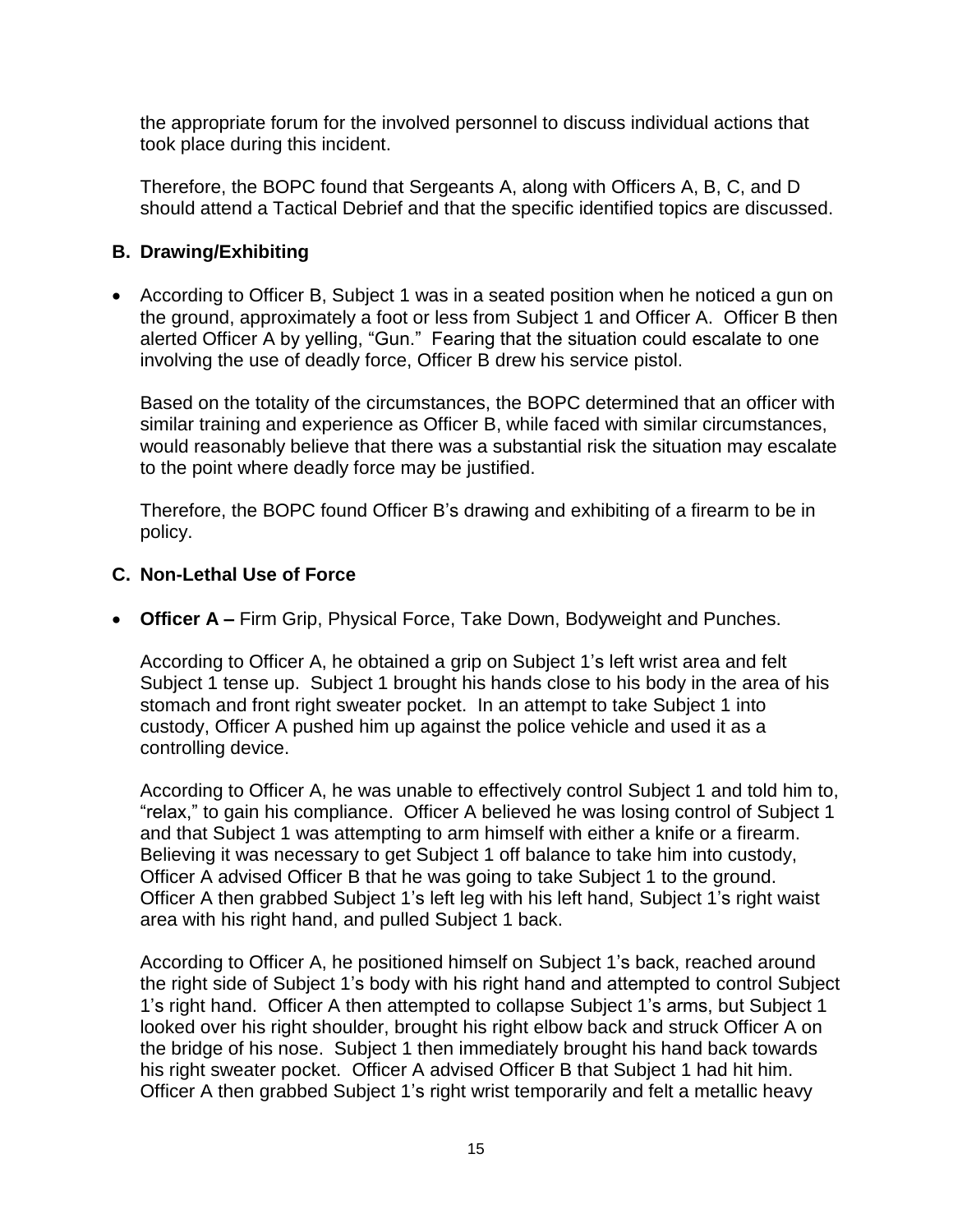object in Subject 1's sweater. Based on the guns Officer A has recovered, he believed that the object was consistent with a firearm. Believing he was losing the fight and that Subject 1 was armed with a firearm, Officer A then punched Subject 1 three to four times with a closed fist in the neck/back area, to gain Subject 1's compliance.

According to Officer A, while applying the CRCH, he felt Subject 1's body go limp and immediately released his hold. With his chest against Subject 1's back, Officer A then acquired a grip on Subject 1's right and left wrists. Subject 1, from a prone position, tensed up and attempted to push himself up off the ground. Officer A then repositioned his right arm over Subject 1's right shoulder and applied a bear-hug type squeeze and body weight to control Subject 1 until additional resources arrived.

• **Officer B** – Firm Grip, Physical Force

According to Officer B, he observed Officer A pull an unknown object out of Subject 1's pockets and toss it. Officer B walked over to assist Officer A and grabbed Subject 1's right arm as he clenched his fist and stiffened up. Officer B told Subject 1 to, "relax," as he started pulling away.

According to Officer B, Officer A advised him that he was going to take Subject 1 to the ground. Officer B acknowledged and observed Officer A attempt a leg sweep. When the leg sweep was not working, Officer B attempted to push Subject 1 towards the ground by applying pressure with his hands on Subject 1's bicep and back shoulder area.

• **Officer C** – Firm Grip, Physical Force

According to Officer C, upon his arrival, he exited his police vehicle and observed Officers A and B attempting to take Subject 1 into custody. Officer A was on the upper portion of Subject 1's body and Officer B was attempting to control Subject 1's left arm, which was partially underneath the left side of Subject 1's body and had a handcuff connected to it. Officer C then grabbed the handcuff attached to Subject 1's arm and used it to pull the arm out and then behind Subject 1's back. Officer C then assisted Officer D with handcuffing Subject 1.

**Note:** The investigation revealed that Officer C grabbed Subject 1's left wrist with both hands and pulled it out from underneath Subject 1's body to maintain control of him.

• **Officer D** – Bodyweight and Firm Grip

According to Officer D, upon his arrival, he observed two officers and an additional person using bodyweight on Subject 1, who was laying on his stomach. Officer D noted that there were handcuffs on each of Subject 1's wrists. Subject 1 appeared uncooperative and actively fighting the officers, keeping his hands underneath his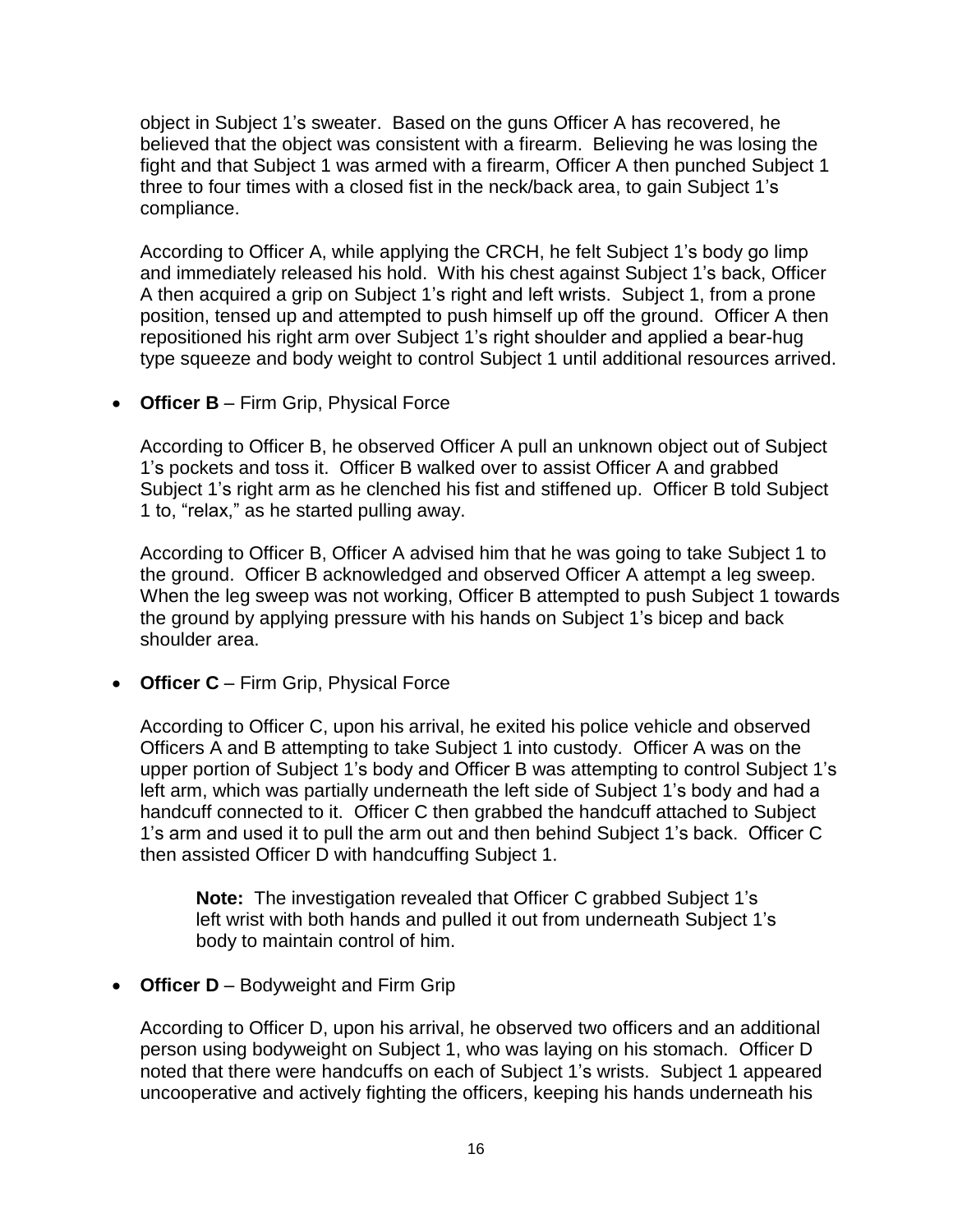body to avoid being handcuffed. Officer D grabbed Subject 1's right arm and held his wrist for control. Officer D then assisted Officer C with handcuffing Subject 1.

**Note:** The investigation revealed that Officer D also applied body weight to Subject 1's lower body while attempting to take him into custody.

Based upon the totality of the circumstances, the BOPC determined that an officer with similar training and experience as Officers A, B, C and D, while faced with similar circumstances, would believe that the same applications of non-lethal force would be reasonable to overcome Subject 1's resistance while taking him into custody.

Therefore, the BOPC found Officers A, B, C and D's non-lethal use of force to be objectively reasonable and in policy.

## **D. Less-Lethal Use of Force**

• **Officer B –** TASER, two five-second cycle TASER activations.

First TASER Activation – one five second activation, in probe mode, from a distance of approximately four to five feet.

According to Officer B, Subject 1 was overpowering him and Officer A and failing to comply with their commands to put his hands behind his back. Officer A then directed him to discharge the TASER at Subject 1. Officer B yelled, "TASER" and discharged the TASER in probe mode, from a distance of four to five feet at Subject 1's naval area.

Second TASER Activation – one five second activation, in drive stun mode.

According to Officer B, he knew the initial TASER activation was ineffective because Subject 1 continued to fight. Officer A told him to, "TASE him again." Believing that the drive stun function may be more efficient, Officer B removed the cartridge and initiated a drive-stun TASER activation to Subject 1's right thigh.

Based on the totality of the circumstances, the BOPC determined that an officer with similar training and experience as Officer B, while faced with similar circumstances, would believe the same applications of less-lethal force options to stop Subject 1's actions were objectively reasonable.

Therefore, the BOPC found Officer B's less-lethal use of force to be objectively reasonable and in policy.